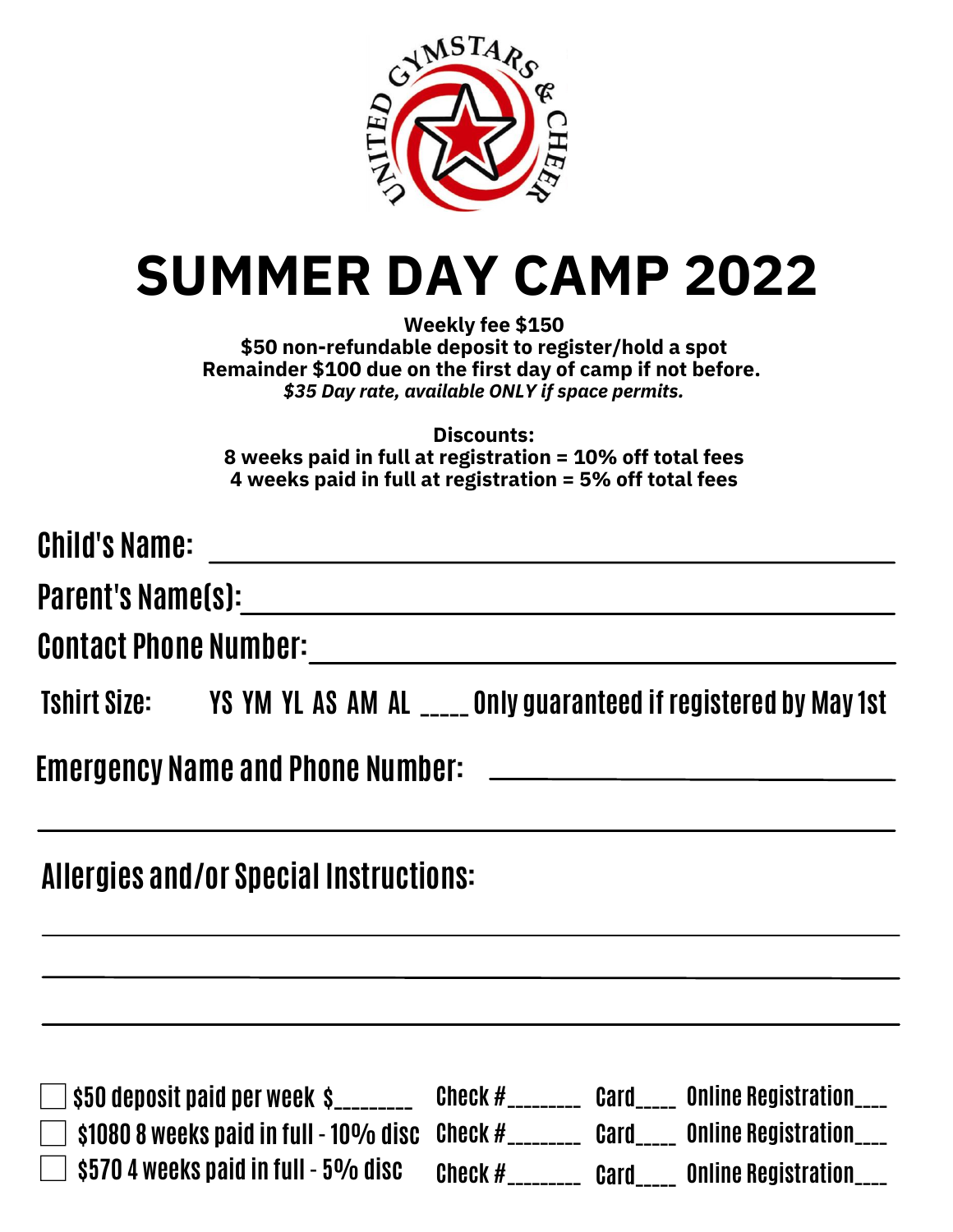# **United Gymstars & Cheer SUMMER CAMP June 6th - July 29th**

## **Mondays – Fridays, 7:30AM - 5:30PM**

United Summer Camp 2022 will be full of memories for your child(ren)! This year we are incorporating our community to share how each person is impactful to another. Campers will meet members of our community...from Fireman to Doctors, artists, athletes and veterinarians. Each week will be a different camp that focuses on a different aspect of our community. Campers will have hands on experiences along with gym time, games, activities and much more each week. Sign up today to reserve your spot!

## **In order to guarantee your spot, payment must be received in advance. Summer Program is on a first come basis. We have LIMITED AVAILABILITY.**

• A \$50 non-refundable deposit will reserve your spot and the remainder must be paid on the **first day** of drop off for each week if not paid in advance

• Each camper is required to bring a sack lunch daily

• Additional snacks and drinks available for purchase from the concession stand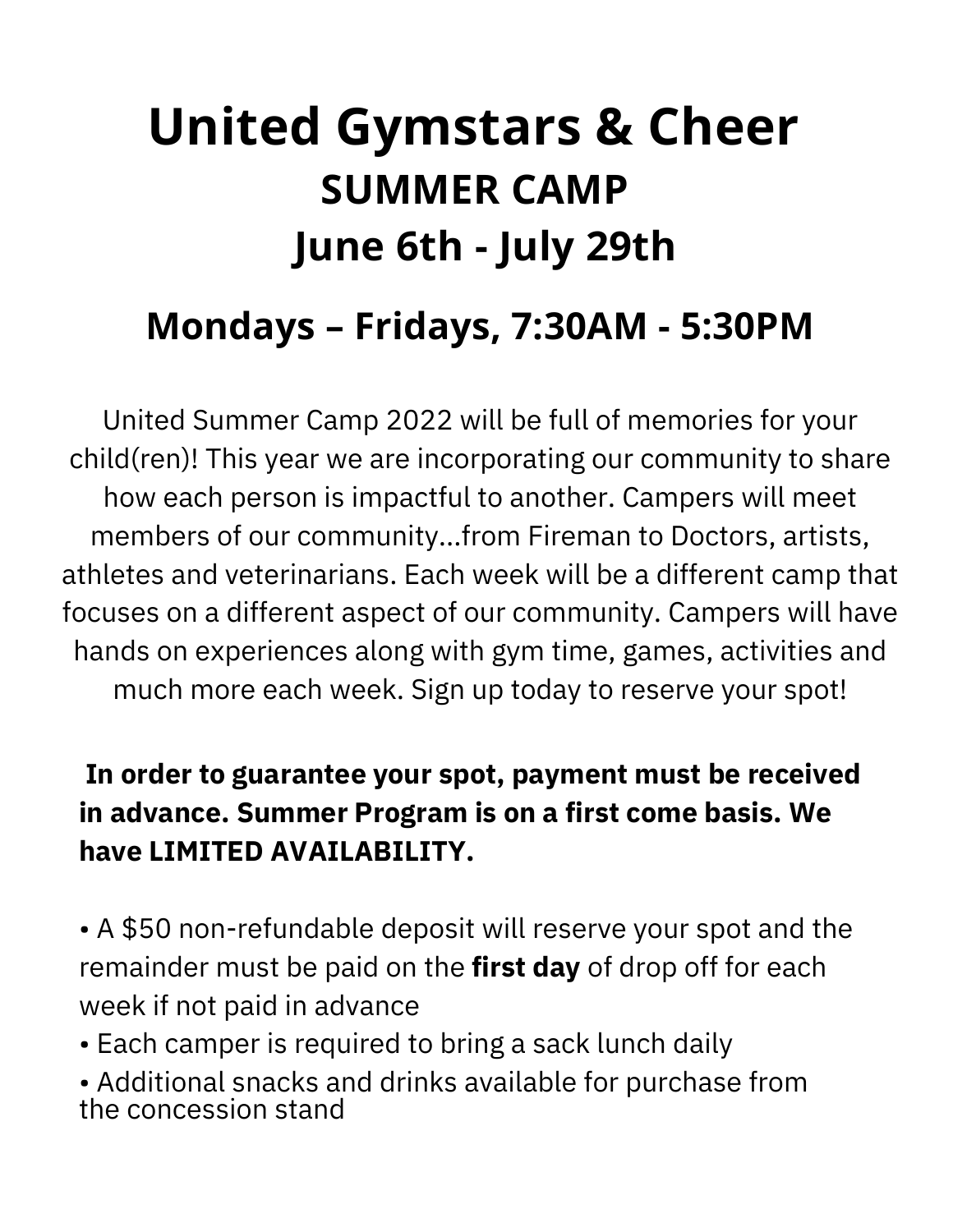## **Tentative Daily Schedule**

- 7:30 8:30 Free Play
- 8:30 8:45 Warm-up/Rules Review/Schedule for the Day
- 8:45 10:00 Fitness Activity or Themed Activity
- 10:00 10:15 Snack
- 10:15 12:00 Organized Game, Themed Activity
- 12:00 -12:45 Lunch
- 12:45 1:00 Quiet Time
- 1:00 3:30 Free Play, Organized Game, Themed Activity
- 3:30 4:00 Afternoon Snack
- 4:00 5:30 Movie, Free Play, Themed Activity, or Craft

\*Class times are not listed on this template. If your child is participating in class, they will come out of camp during their class time and then return to camp after.

This schedule is tentative and may vary from day to day depending on our guest and activities planned.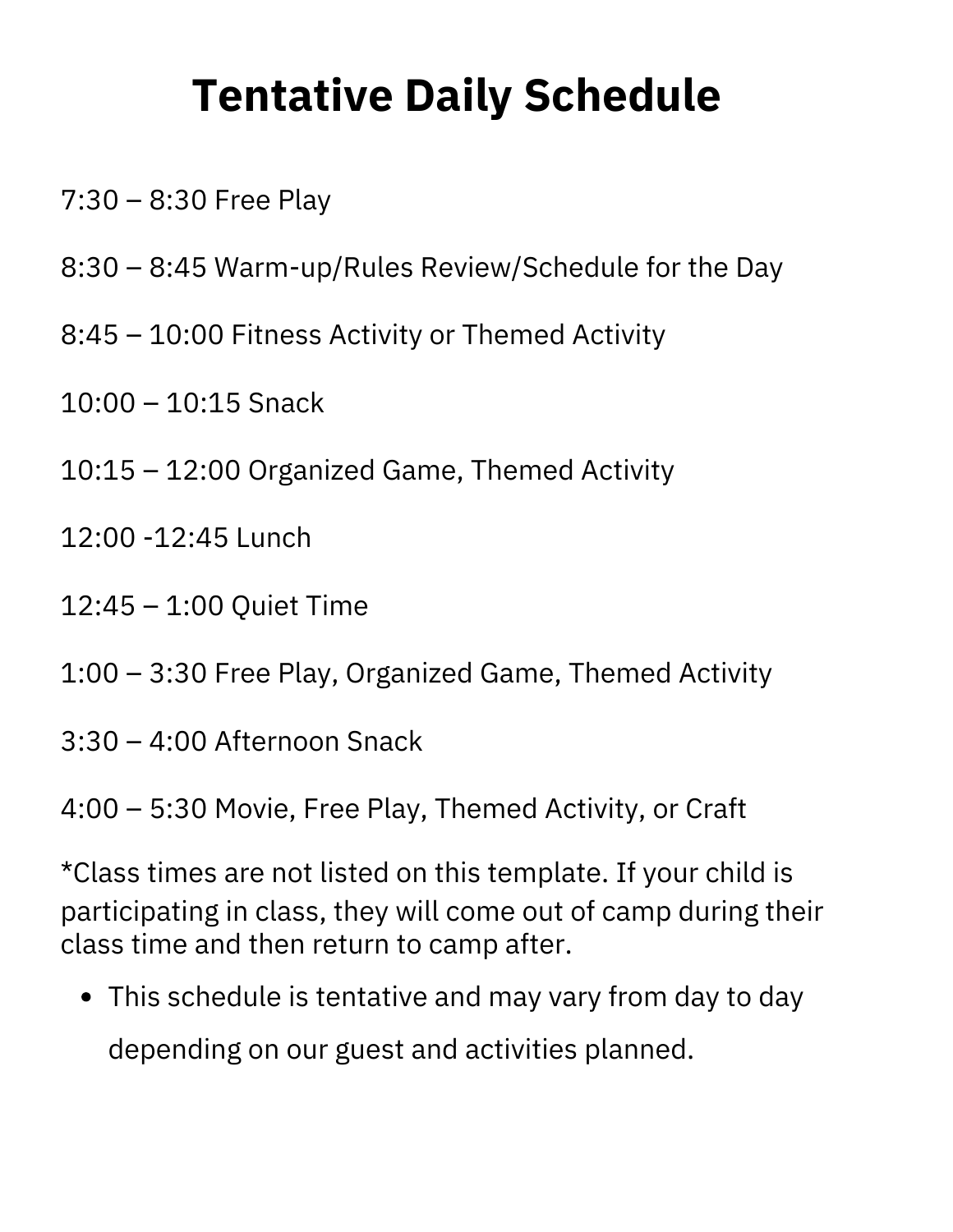## **Camp Choices**

Please choose which week(s) you would like to register for. Each week is \$150 with the exception of week Five (\$120, 4-day camp week). Each camp requires a \$50 deposit per child to reserve their spot. Camp size is limited.



**Week One - All about Arts** *June 6 - June 10*

Local artists will be joining us this week and show us different methods of painting, sculpture and artistic expression. This will be hands on each day and will be fun for all of the kids! Not only will they make, they will bring home artwork as well!



**Week Two - Local Heroes** *June 13 - June 17*

We will be welcoming different local heroes to the gym to share about their responsibilities in our community and how they help keep us safe. Each will bring hands on items, vehicles, etc to help campers get a good idea of how these individuals are an important part of our lives.



### **Week Three - Let's Get Active** *June 20 - June 24*

Gymnastics, Ninja, Tumbling, Soccer, Karate and Work Outs are all part of this busy and active week! We will bring in local career athletes to work with campers to learn about different activities and to hear how sports have impacted their lives.



## **Week Four - Let's have FUN!** *June 27 - July 1*

After a fun month of learning about our community, we will spend this week having even more F-U-N! Each day, we will complete a different activity. Tie Dye, Sidewalk Chalk, Water Balloons and a water slide is part of the fun this week!



## **Week Five - Career**

*July 5 - July 8\**

This week, we will meet people who are filling different roles in our community. We may meet Doctors, Veterinarians, Linemen, General Contractors and more! We are excited to learn more about those who make our world successful\*4 day camp \$120



## **Week Six - Meet Our Military** *July 11 - July 15*

We welcome members from all branches of our military to join us this week and discuss what their jobs are and how they serve to protect our country. As a military community, we know children are interested when they see a uniform, so we welcome their curiosity as they get to know these men and women.



## **Week Seven - All about Animals** *July 18 - July 22*

This week we will meet a variety of furry friends and maybe even some exotic animals and those who work, train and keep them healthy. Dog trainers, Dog Spa owners, Veterinarians and maybe even some exotic and farm animals!



## **Week Eight- Back to School Bash** *July 25- July 29*

The summer is coming to an end! We will spend this week making the best memories we can and having a great time! Gym time, activities and more!





![](_page_3_Picture_29.jpeg)

![](_page_3_Picture_30.jpeg)

![](_page_3_Picture_31.jpeg)

![](_page_3_Picture_32.jpeg)

![](_page_3_Picture_33.jpeg)

![](_page_3_Picture_34.jpeg)